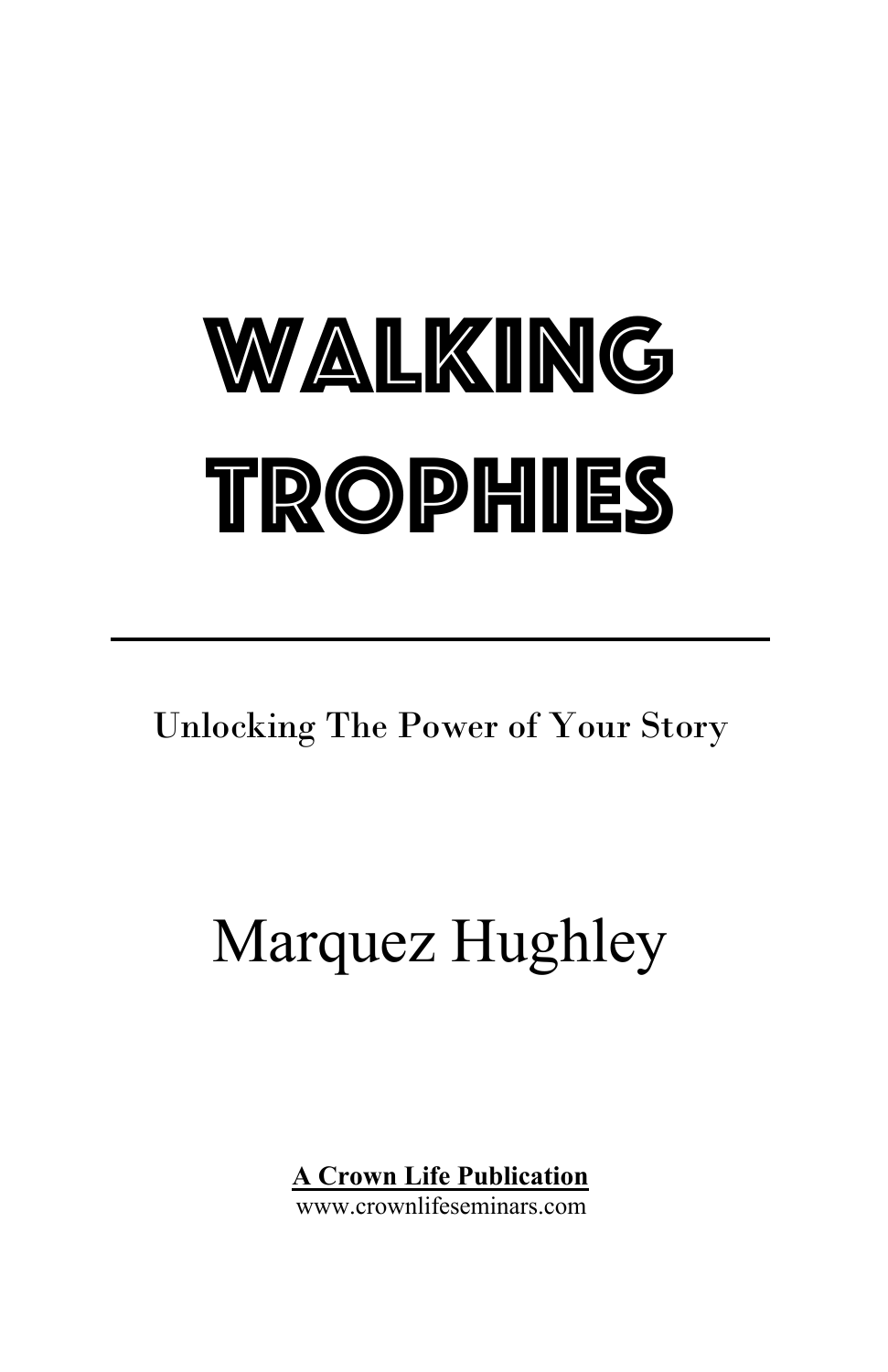### **Walking Trophies**

Copyright © 2021 by Marquez Hughley

All Rights Reserved. No part of this publication may be reproduced, stored in a retrieval system, or transmitted, in any form or by any means—electronic, mechanical, photocopying, recording, or otherwise—without the prior written permission of the author, except in the case of brief quotations.

Scriptures are taken from the *New King James Version* of the Bible. Copyright © 1979, 1980, 1982 by Thomas Nelson, Inc. Used by permission. All rights reserved.

ISBN: 978-1-63944-369-7

Published by Crown Life Enterprises, LLC.

#### **crownlifeseminars**.com

contact@crownlifeseminars.com

### **Follow Me On Social Media:**

Instagram: @ mhughley1 Twitter: @ mhughley Facebook: @ /marquez.hughley Facebook: @ /crownlifeuniversity

*Printed in the United States of America*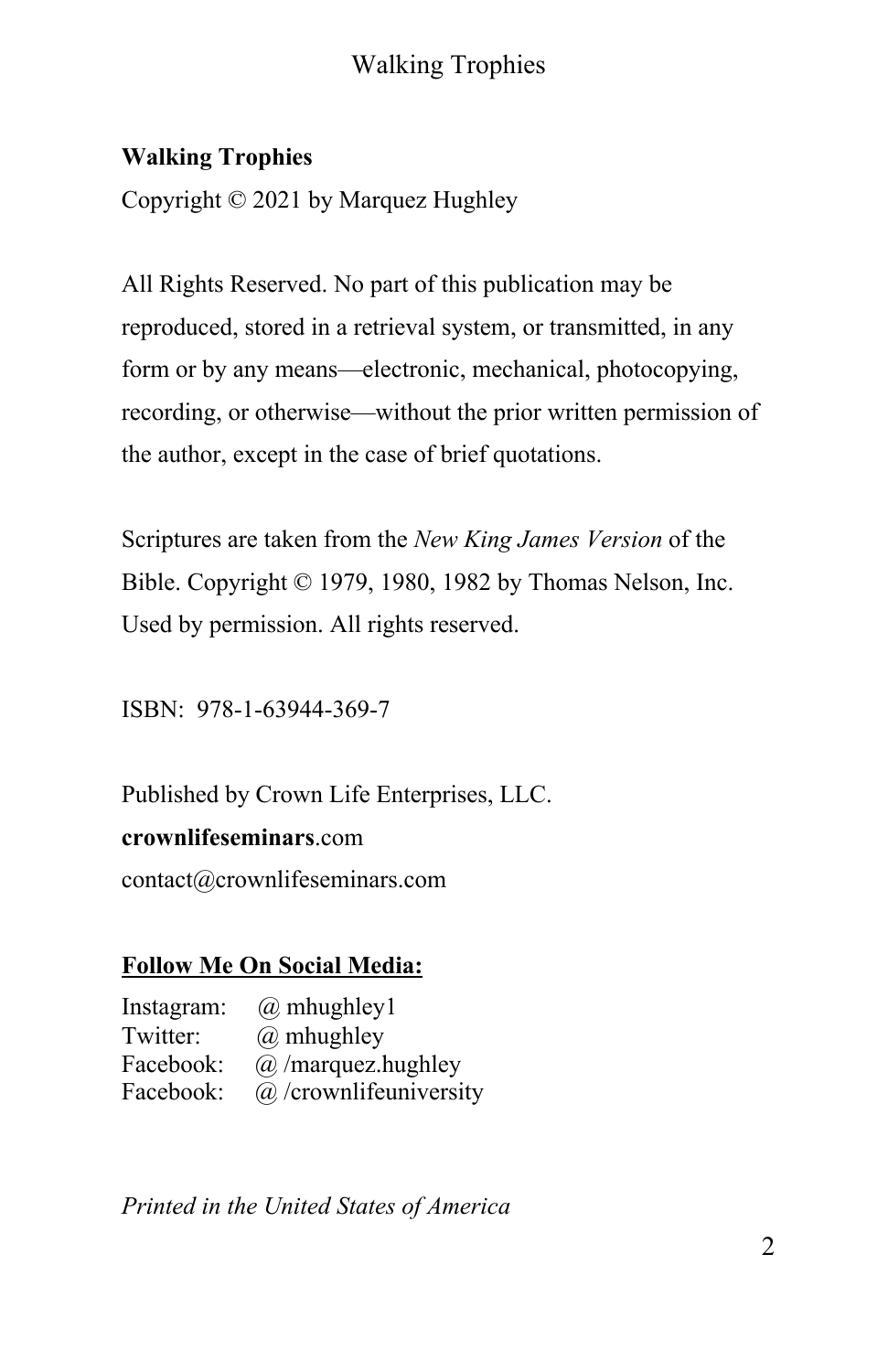# Dedication page

*This book is dedicated to the late Pastor Raliegh Jones, former senior pastor of Greenhill Church and Christian Outreach Ministries in Clarksville, TN. I don't know where I would be today if I had not encountered his heart for personal evangelism and soul-winning.*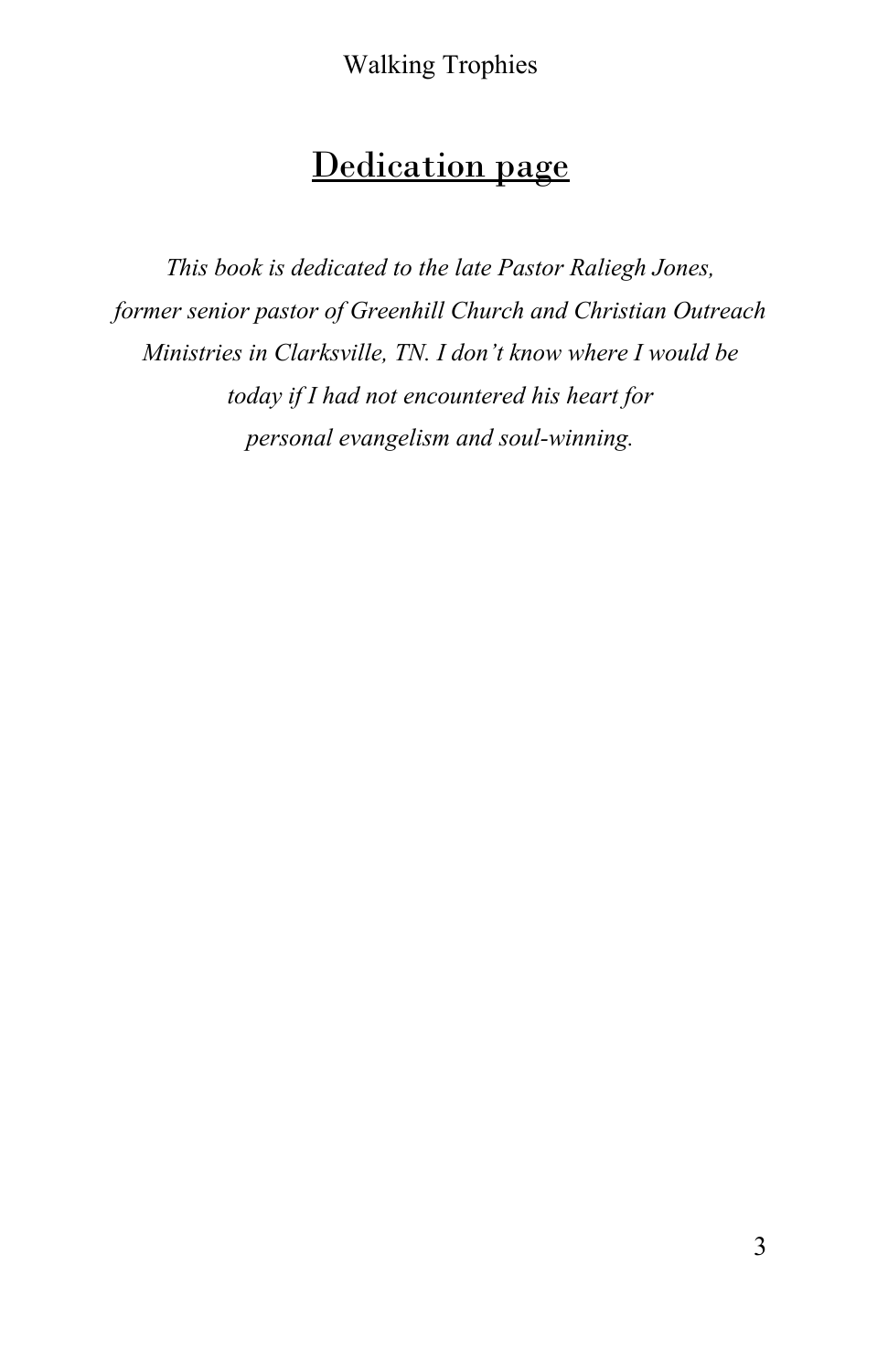# Acknowledgments

I want to, first of all, thank God the Father, my Lord and Savior, Jesus Christ, and the Holy Spirit for everything they have done and are doing in my life. It is a true honor to be in the Kingdom of God; I am forever grateful and at your service.

I want to thank my amazing wife, Erica, who is a tremendous part of the joy that is shown in my smile. I am honored to be your husband. I look forward to all that God has for us as we purpose our lives to serve Him with all of our hearts together. I love you!

I want to thank my family and friends who have continuously supported me over the years. You all mean so much to me. I pray that my life is as much of a value to your lives as you are to mine.

I want to thank all of my professors at **Oral Roberts University** during my journey to earn my Master's degree in Christian Ministry. I truly feel empowered and equipped to be a Kingdom agent of change in the world. Keep building *whole leaders for the whole world* for the generations to come!

Lastly, for every reader, may this book stir your heart in such a way that both inspires and transforms you forever. Be blessed!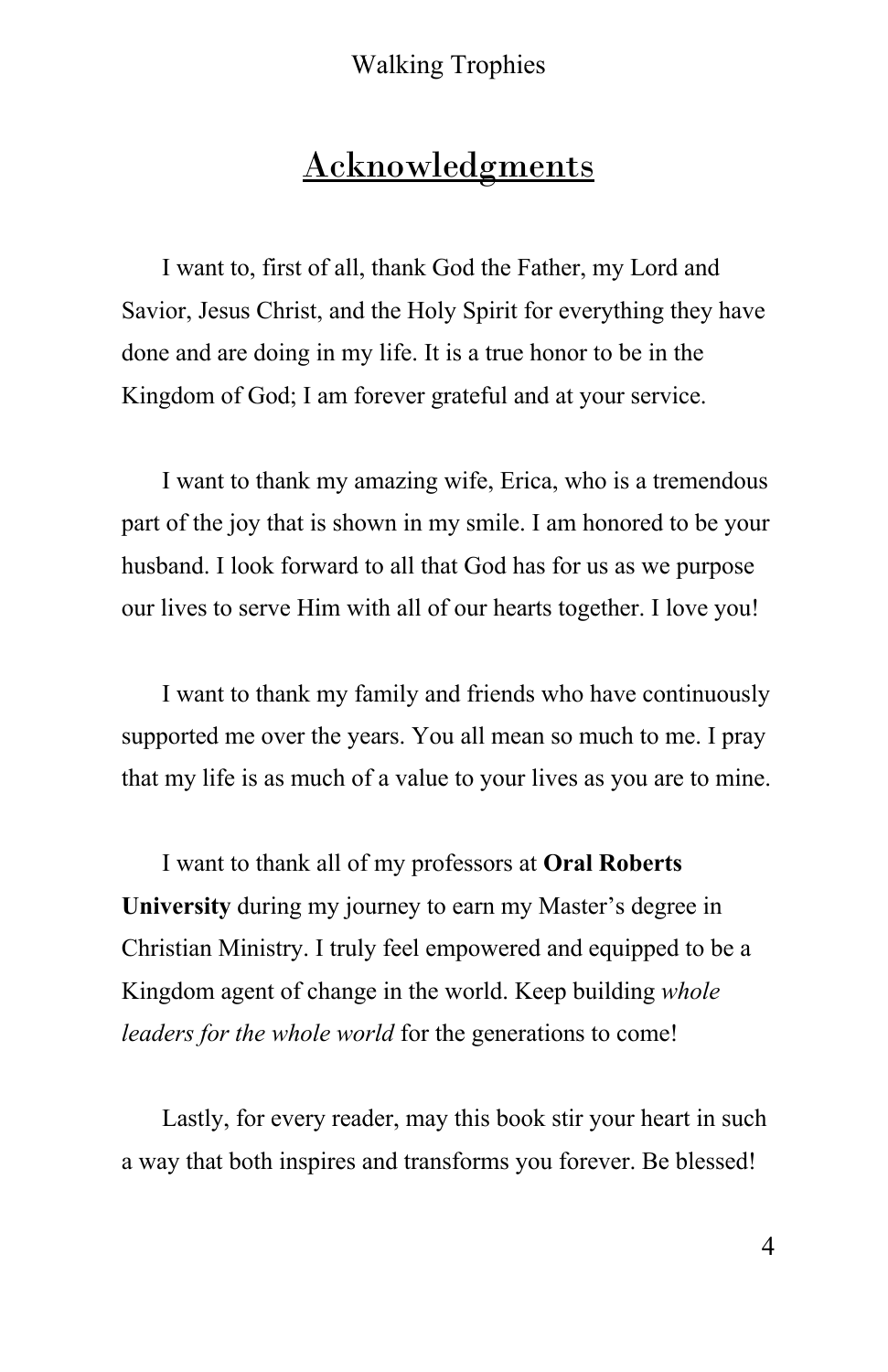# WALKING TROPHIES

Unlocking The Power of Your Story

# Marquez Hughley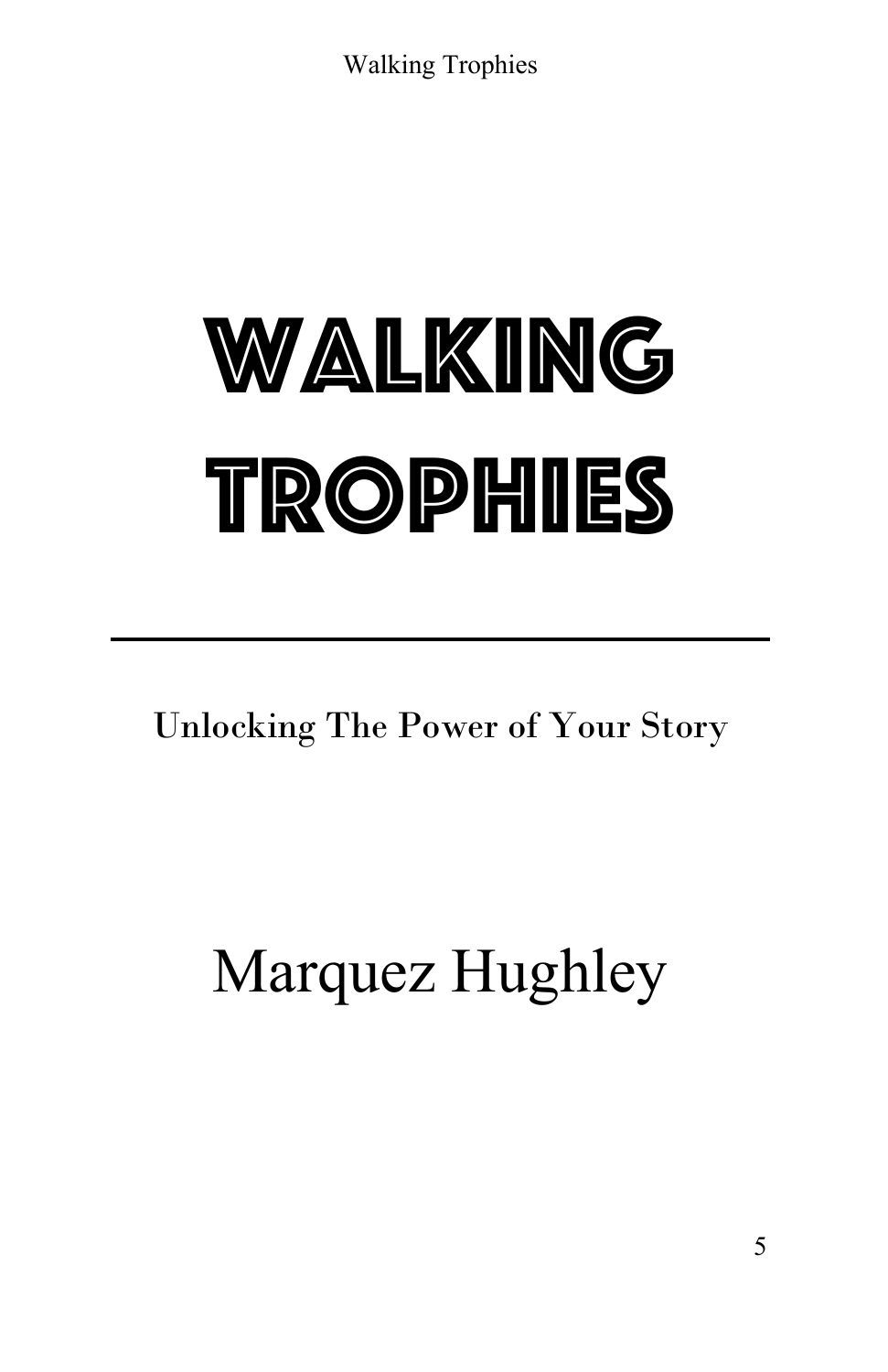# **Contents**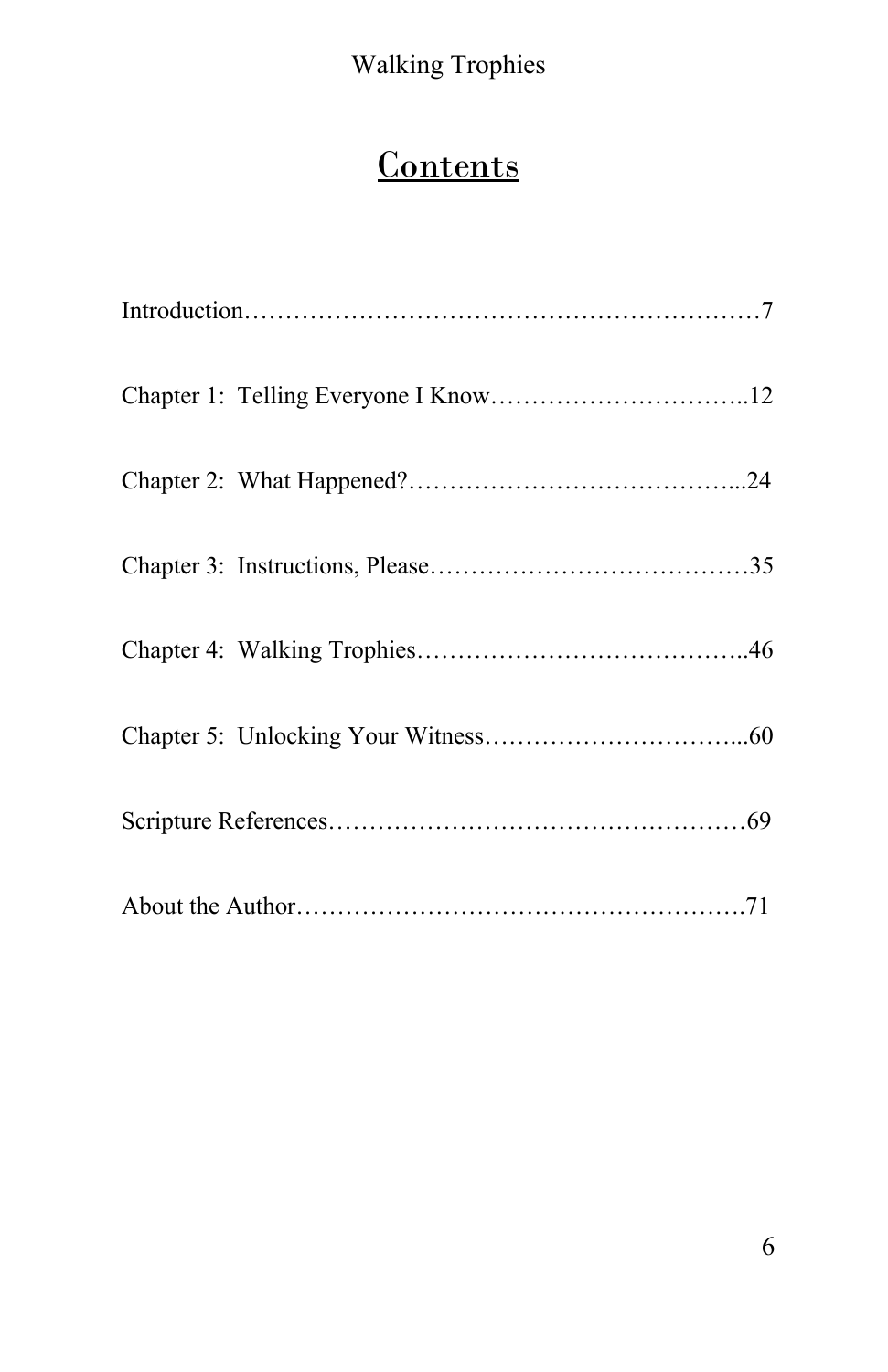# Introduction

I have to assume that if you're reading this book on the subject of *Personal Evangelism*, you more than likely are a bornagain believer. In addition, depending upon how long you've been saved, you possibly may have had some time to observe a few things within the Body of Christ. If both of those are indeed the case, I have an initial question to ask you: Have you noticed lately that a lot of Christians are not as intentional about sharing the gospel or "witnessing" as much as in previous years? I have to be honest; I've really noticed the decline.

Now, don't get me wrong. I'm not saying that Christians aren't inviting people to come out to their local church services; nor am I saying that people aren't getting saved. *Let's make that clear*. What I'm really saying is that a lot of believers are not taking personal ownership in leading people to the Lord themselves; rather, they are mainly hoping that their invited guests who attend will hear something during the worship service that draws them into a desire for salvation.

Furthermore, there's nothing wrong with the desire and efforts of bringing people into the atmosphere where the Spirit of God can convict their hearts. I support, commend, and encourage you to keep up this practice! It's also important for me to clearly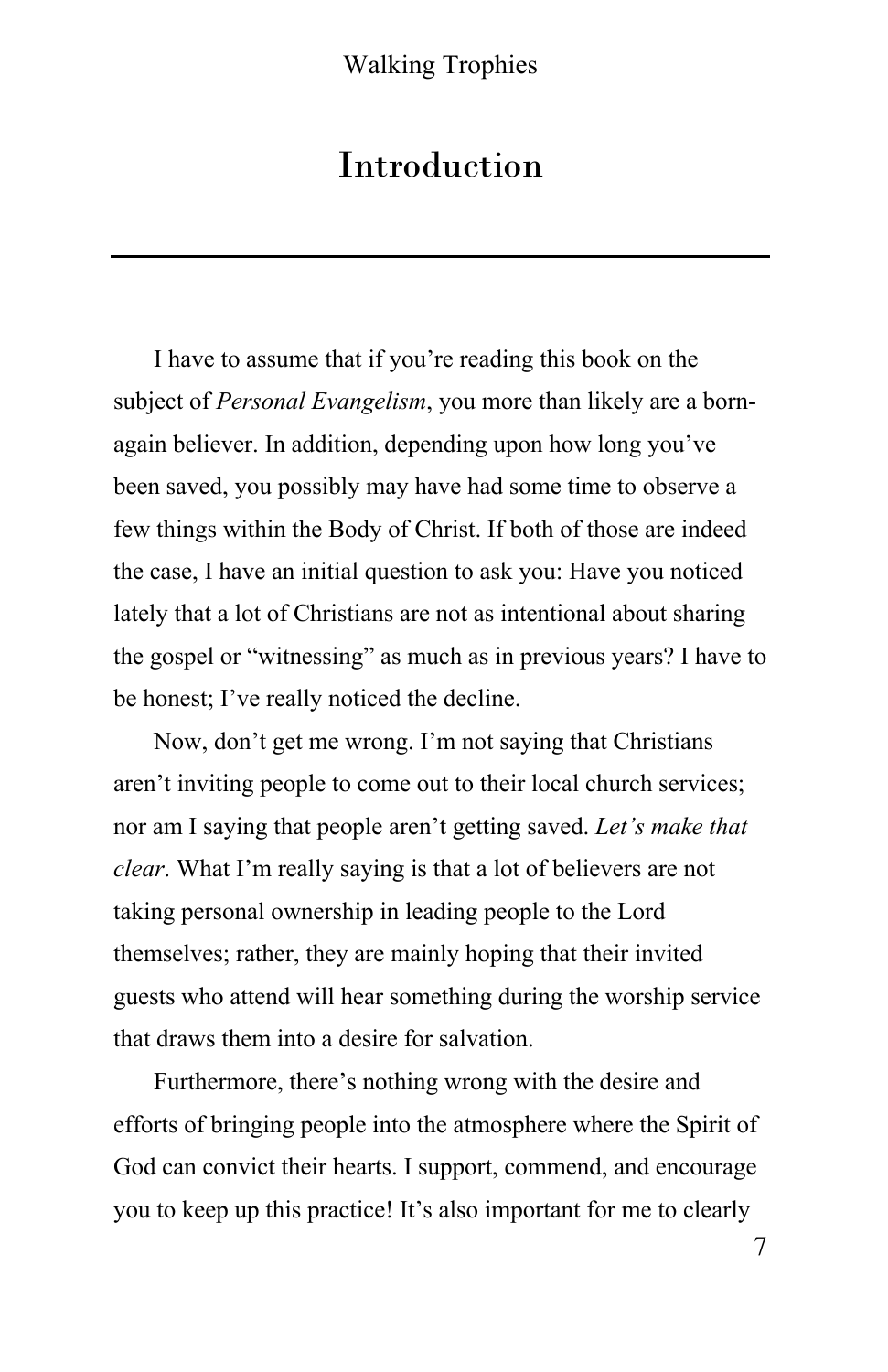emphasize that it's **not** us who draw people to Christ, anyway; because Jesus said in the gospel of John, *"No one can come to Me unless the Father who sent Me draws him"* (John 6:44). It is the Spirit of God who ultimately brings them to salvation.

The underlying issue here is that we shouldn't exclusively have to "bring people to church" in order for them to **experience God**; because WE are the church, NOT the building we collectively worship in. People should encounter the Kingdom of God wherever we are. Jesus said in the gospel of according to Luke, *"The kingdom of God does not come with observation; nor will they say, 'See here!' or 'See there!' For indeed, the kingdom of God is within you"* (Luke 17:20-21). If the Kingdom is within us, we can introduce people to the Kingdom through Christ whenever and wherever we get the opportunity.

#### *Spreading The Gospel*

Personal evangelism is such a foundational pillar of the Christian faith. We are expected to share our unique testimonies as they ultimately become the undeniable empirical evidence that verifies the Lord's transformational work in our own lives. According to *Holman Bible Dictionary*, the word *evangelism* is derived from the Greek word **euangelion,** meaning "gospel" or "good news". Spreading the gospel *(or good news)* of Jesus Christ and His Kingdom is not a task assigned only to those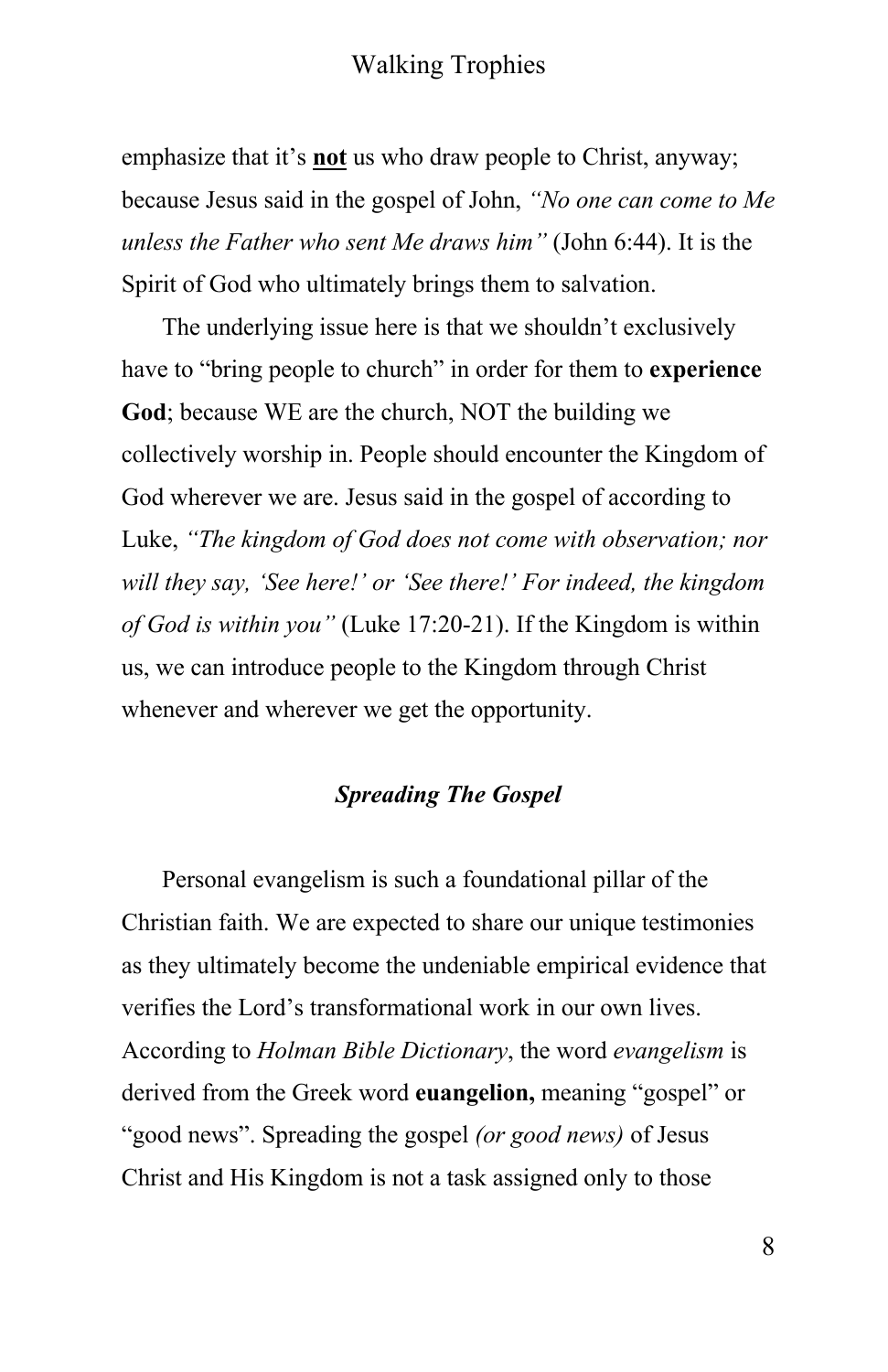called to the five-fold ministry *(Apostles / Prophets / Evangelists / Pastors / Teachers)*.

You don't have to be a pastor or an ordained minister to spread the "good news" regarding the birth, life, death, resurrection, ascension, and future return of Jesus Christ. We each become **ambassadors for Christ** the moment we give our lives to Him. The Apostle Paul clarified this when he wrote, *"Now then, we are ambassadors for Christ, as though God were pleading through us: we implore you on Christ's behalf, be reconciled to God"* (2 Corinthians 5:20).

When you think of the Great Commission, the Lord Jesus Himself commanded us to evangelize the entire world. He said, "*All authority has been given to Me in heaven and on earth. Go therefore and make disciples of all the nations, baptizing them in the name of the Father and of the Son and of the Holy Spirit, teaching them to observe all things that I have commanded you; and lo, I am with you always, even to the end of the age*" (Matthew 28:18-20).

This wasn't a solemn charge given only to the early church; it is an enduring call to action for every person that receives Christ as Savior and Lord. It has been well over 2,000 years since that commission was first given on the Mount of Olives in Jerusalem. Nevertheless, the instant a person gains a true understanding of the gravity and efficacy of this assignment, they will also be empowered as catalysts in the world.

9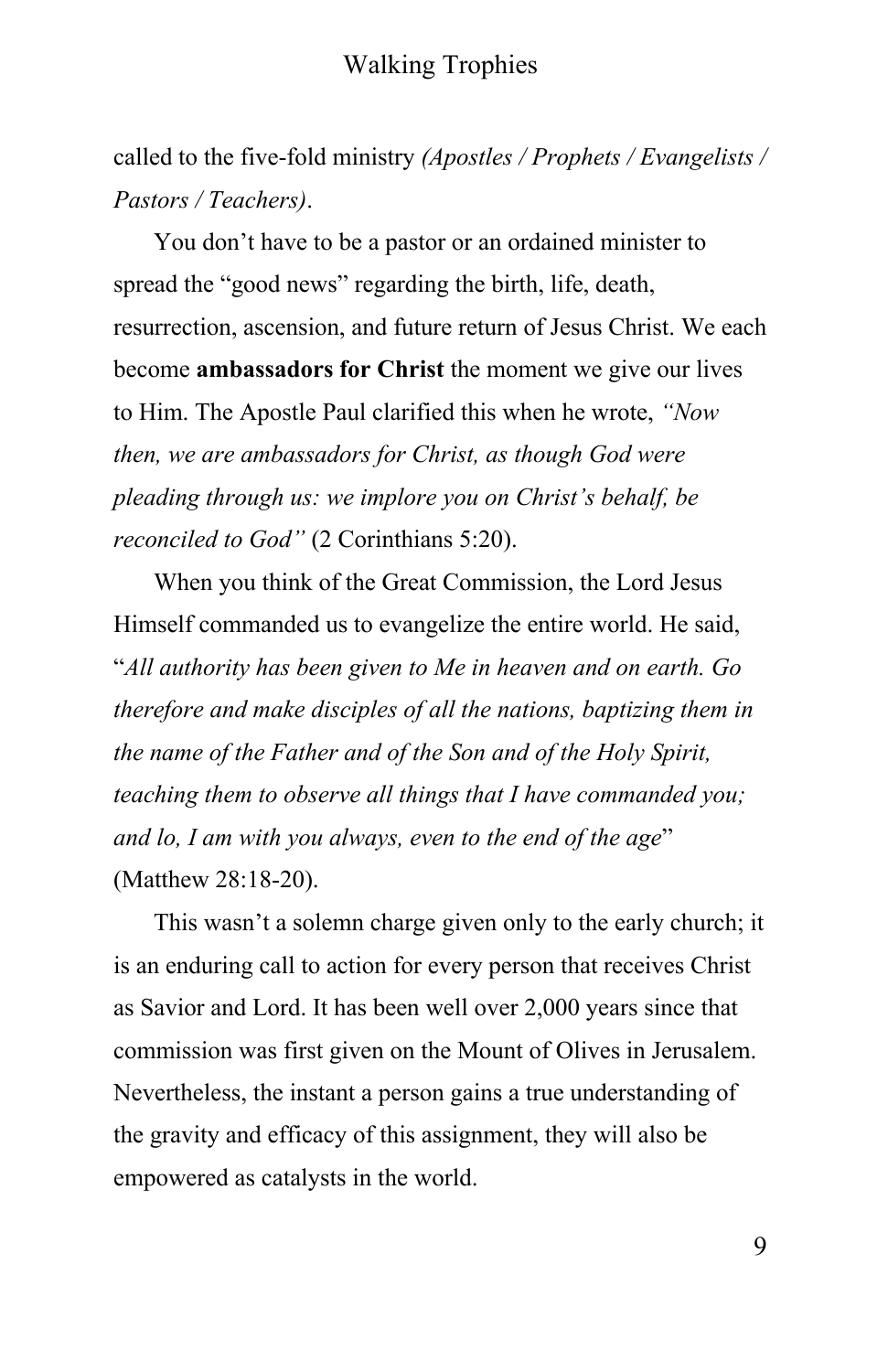#### *The Hidden Power*

The subtitle of this book reads, "**Unlocking the Power of**  Your Story." I specifically chose the word "unlocking" because it implies that something has been locked up, hidden, or kept back from exposure. If you think of this in regard to our ability to effectively witness, it should then reflect that the noticeable decline in Christians personally sharing the gospel is more of a self-imposed constraint than it is anything else. The goal of this book is to help you either *discover* or *remember* the hidden power of your personal testimony. You and I can rise up to become the mighty witnesses of the power of Christ that He (Jesus) intended for us to be.

However, I do recognize that in order for genuine change to occur in any person, there also has to be a mindset shift. We can no longer think as we have in the past; nor can we tolerate empty excuses from ourselves on why *we haven't tried* to lead anyone to the Lord recently. Could the honest reason why we have not readily shared the gospel with others be because we failed to realize the simplicity, power, and credibility of our own story of deliverance?

It is my prayer that in the following pages, you will be both enlightened and encouraged by the truth of God's Word, by my personal journey shared, and by the simplified "how to" process of sharing Jesus with others. As you walk through each chapter,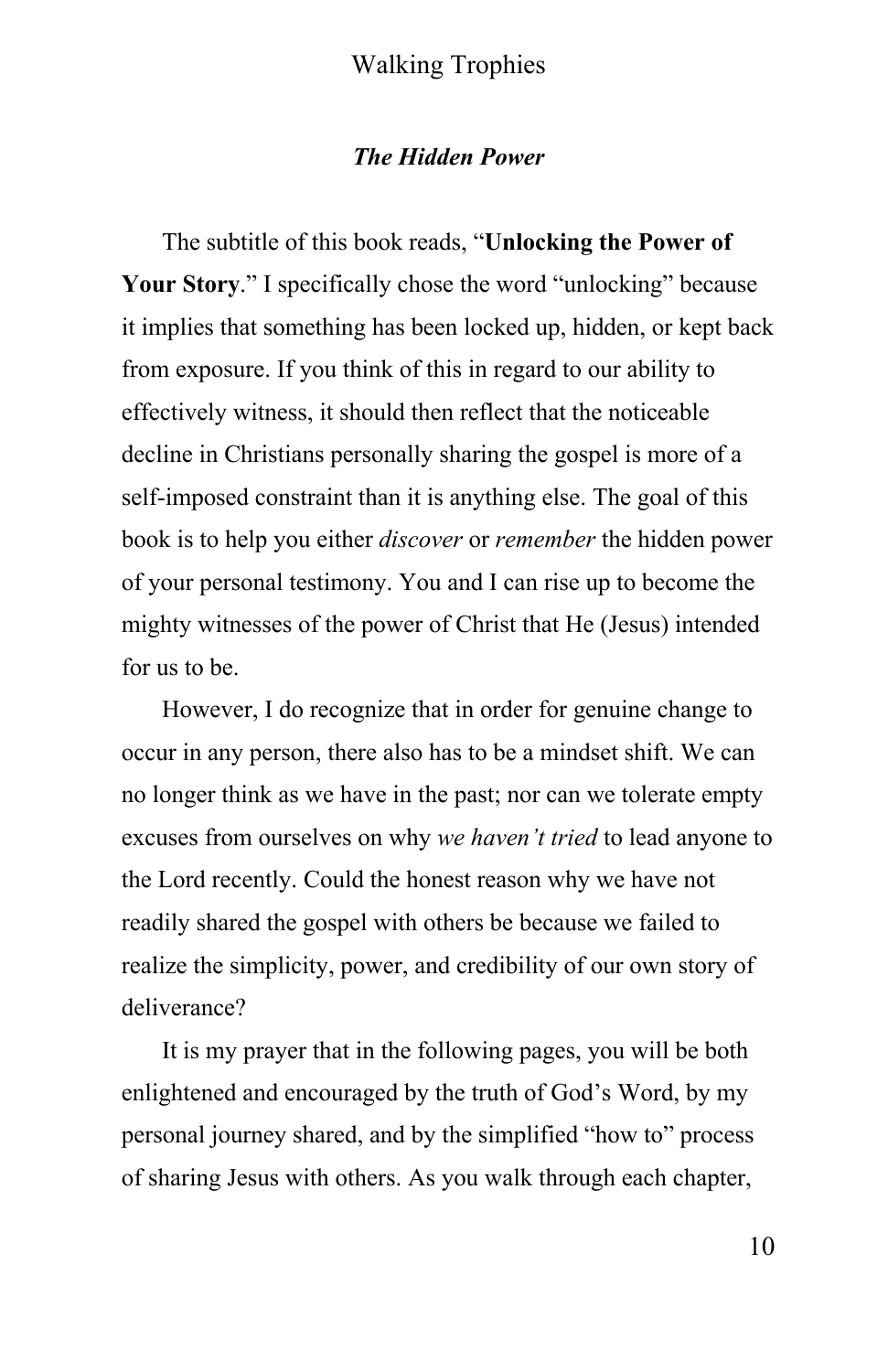reflect on your own journey; see if you can relate to what's being shared in some aspect. Although you and I may reside in different parts of the world, you will likely see a common trend. I sincerely believe that you will find out that you not only can relate but also will agree that the answer to the problem is not so far away from reach. Thank you in advance for allowing me this moment in your life to explain why I'm so convinced that all of us who are bornagain believers are truly the Lord's…**walking trophies**!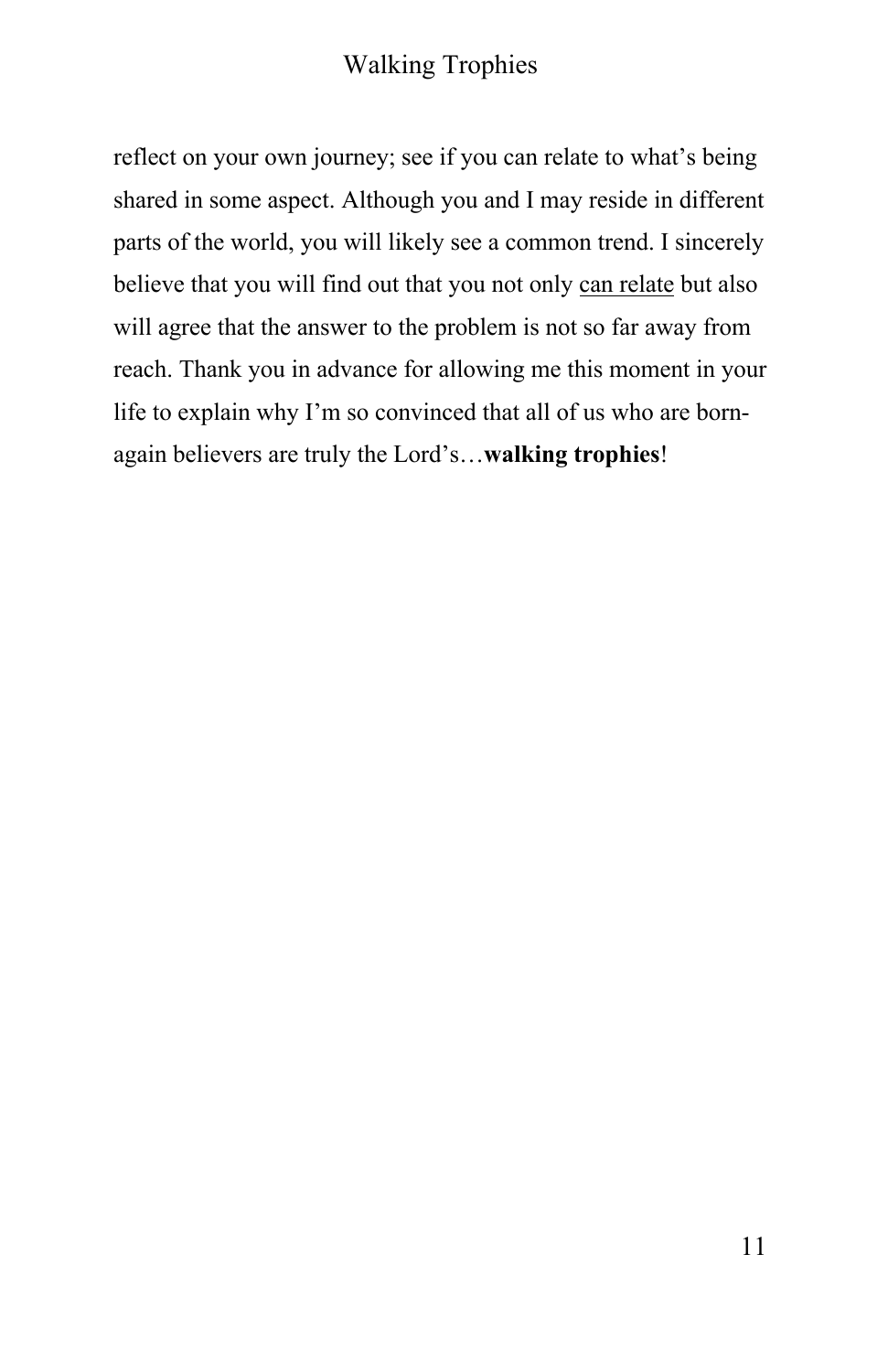# **CHAPTER 1**

# Telling Everyone I Know



12